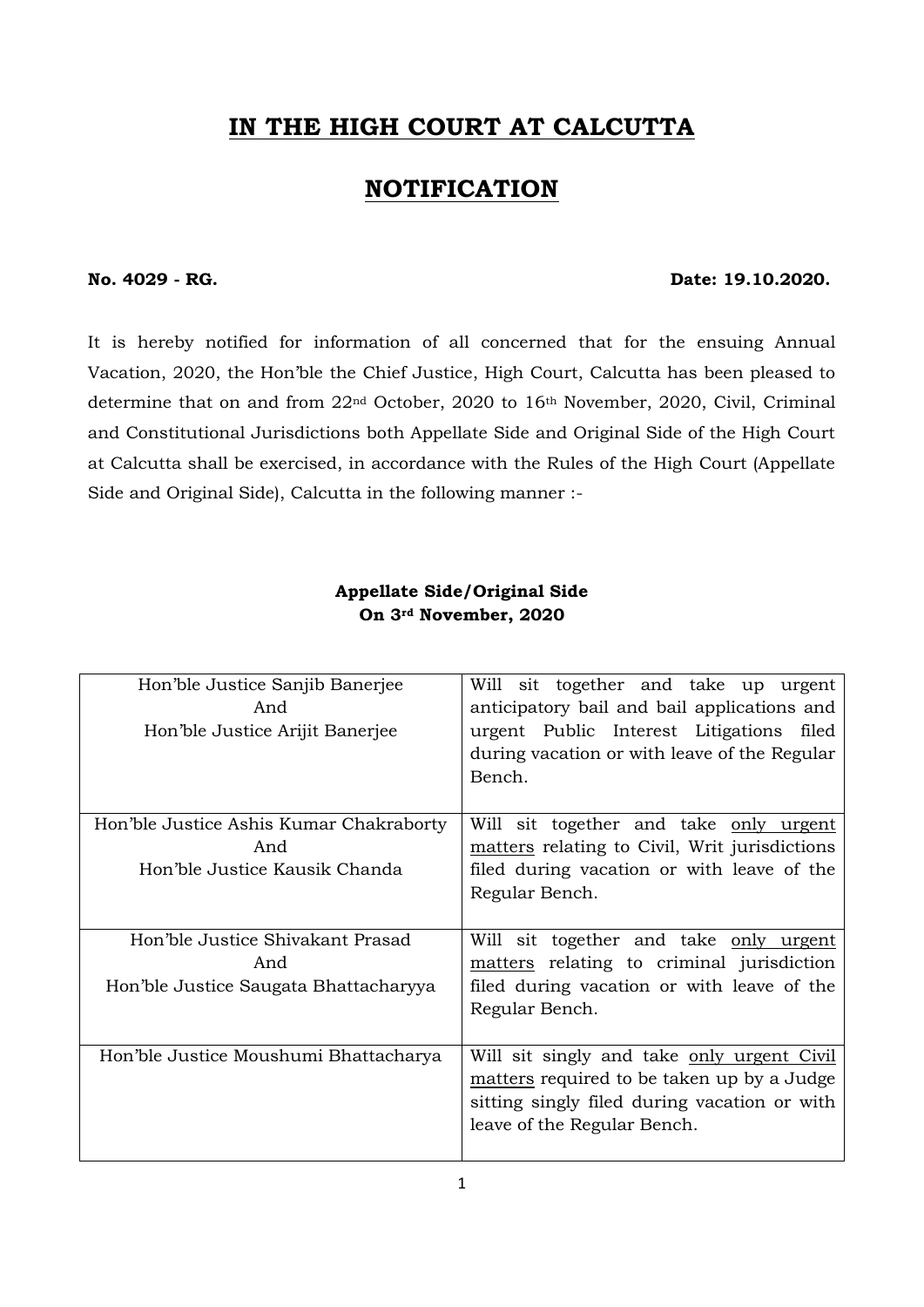| Hon'ble Justice S.B. Saraf   | Will sit singly and take only urgent Writ<br>matters required to be taken up by a Judge<br>sitting singly filed during vacation or with<br>leave of the Regular Bench.        |
|------------------------------|-------------------------------------------------------------------------------------------------------------------------------------------------------------------------------|
| Hon'ble Justice Jay Sengupta | Will sit singly and take only urgent<br>Criminal matters required to be taken up<br>by a Judge sitting singly filed during<br>vacation or with leave of the Regular<br>Bench. |

## **Appellate Side/Original Side On 5th November, 2020**

| Hon'ble Justice Sanjib Banerjee<br>And<br>Hon'ble Justice Arijit Banerjee          | Will sit together and take up urgent<br>anticipatory bail and bail applications and<br>urgent Public Interest Litigations filed<br>during vacation or with leave of the Regular<br>Bench. |
|------------------------------------------------------------------------------------|-------------------------------------------------------------------------------------------------------------------------------------------------------------------------------------------|
| Hon'ble Justice Debangsu Basak<br>And<br>Hon'ble Justice Hiranmay Bhattacharyya    | Will sit together and take only urgent<br>matters relating to Civil, Writ jurisdictions<br>filed during vacation or with leave of the<br>Regular Bench.                                   |
| Hon'ble Justice Ashis Kumar Chakraborty<br>And<br>Hon'ble Justice Tirthankar Ghosh | Will sit together and take only urgent<br>matters relating to criminal jurisdiction<br>filed during vacation or with leave of the<br>Regular Bench.                                       |
| Hon'ble Justice Sabyasachi Bhattacharyya                                           | Will sit singly and take only urgent Writ<br>matters required to be taken up by a Judge<br>sitting singly filed during vacation or with<br>leave of the Regular Bench.                    |
| Hon'ble Justice Arindam Mukherjee                                                  | Will sit singly and take only urgent Civil<br>matters required to be taken up by a Judge<br>sitting singly filed during vacation or with<br>leave of the Regular Bench.                   |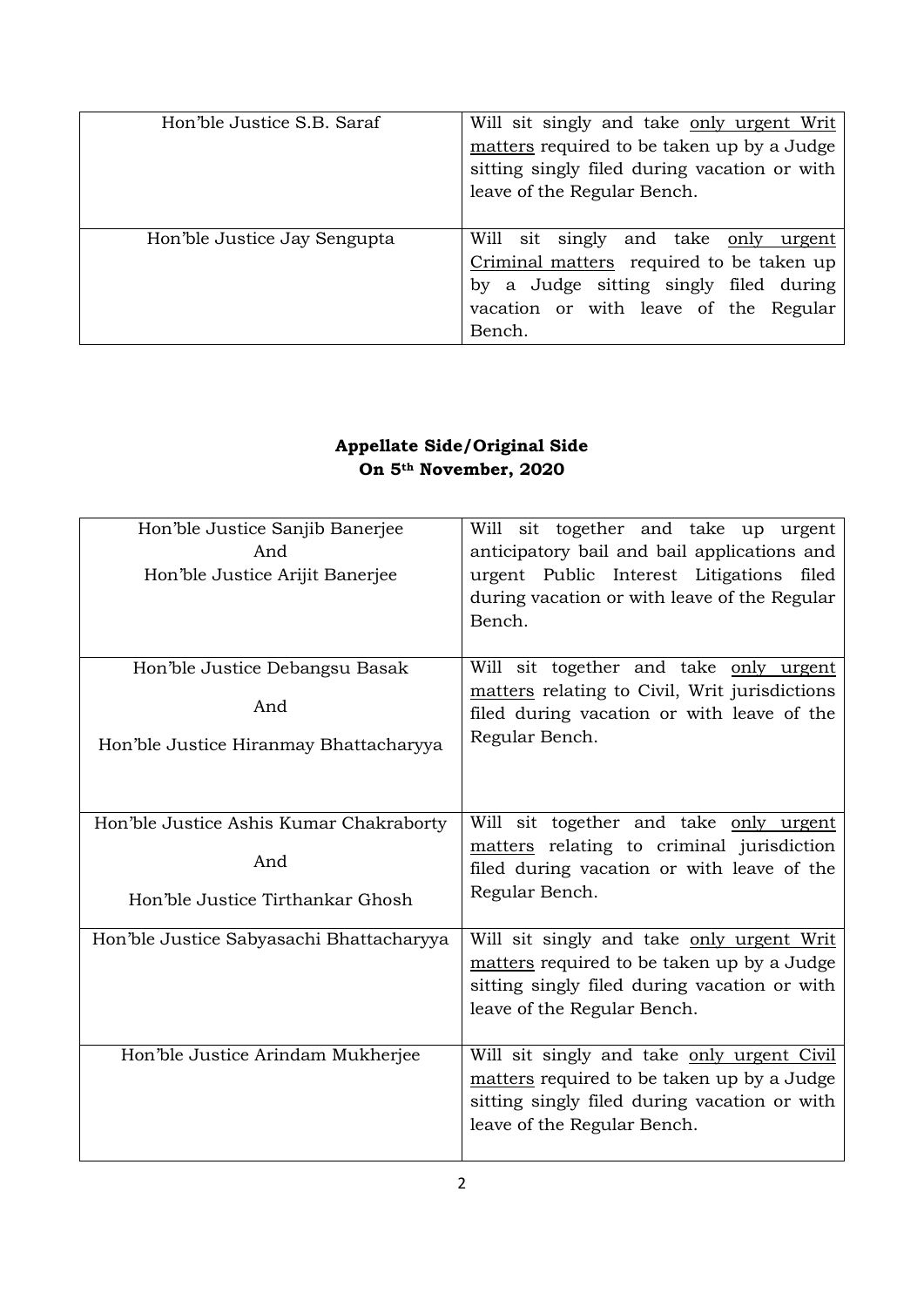| Hon'ble Justice Bibek Chaudhuri | Will sit singly and take only urgent     |
|---------------------------------|------------------------------------------|
|                                 | Criminal matters required to be taken up |
|                                 | by a Judge sitting singly filed during   |
|                                 | vacation or with leave of the Regular    |
|                                 | Bench.                                   |
|                                 |                                          |

## **Appellate Side/Original Side On 10th November, 2020**

| Hon'ble Justice Sanjib Banerjee<br>And<br>Hon'ble Justice Arijit Banerjee | Will sit together and take up urgent<br>anticipatory bail and bail applications and<br>urgent Public Interest Litigations<br>filed<br>during vacation or with leave of the Regular<br>Bench. |
|---------------------------------------------------------------------------|----------------------------------------------------------------------------------------------------------------------------------------------------------------------------------------------|
| Hon'ble Justice Subrata Talukdar<br>And<br>Hon'ble Justice Aniruddha Roy  | Will sit together and take only urgent<br>matters relating to Civil, Writ jurisdictions<br>filed during vacation or with leave of the<br>Regular Bench                                       |
| Hon'ble Justice Arindam Sinha<br>And<br>Hon'ble Justice Md. Nizamuddin    | Will sit together and take only urgent<br>matters relating to criminal jurisdiction<br>filed during vacation or with leave of the<br>Regular Bench.                                          |
| Hon'ble Justice Rajasekhar Mantha                                         | Will sit singly and take only urgent<br>Criminal matters required to be taken up<br>by a Judge sitting singly filed during<br>vacation or with leave of the Regular<br>Bench.                |
| Hon'ble Justice Sabyasachi Bhattacharyya                                  | Will sit singly and take only urgent Writ<br>matters required to be taken up by a Judge<br>sitting singly filed during vacation or with<br>leave of the Regular Bench.                       |
| Hon'ble Justice Biswajit Basu                                             | Will sit singly and take only urgent Civil<br>matters required to be taken up by a Judge<br>sitting singly filed during vacation or with<br>leave of the Regular Bench.                      |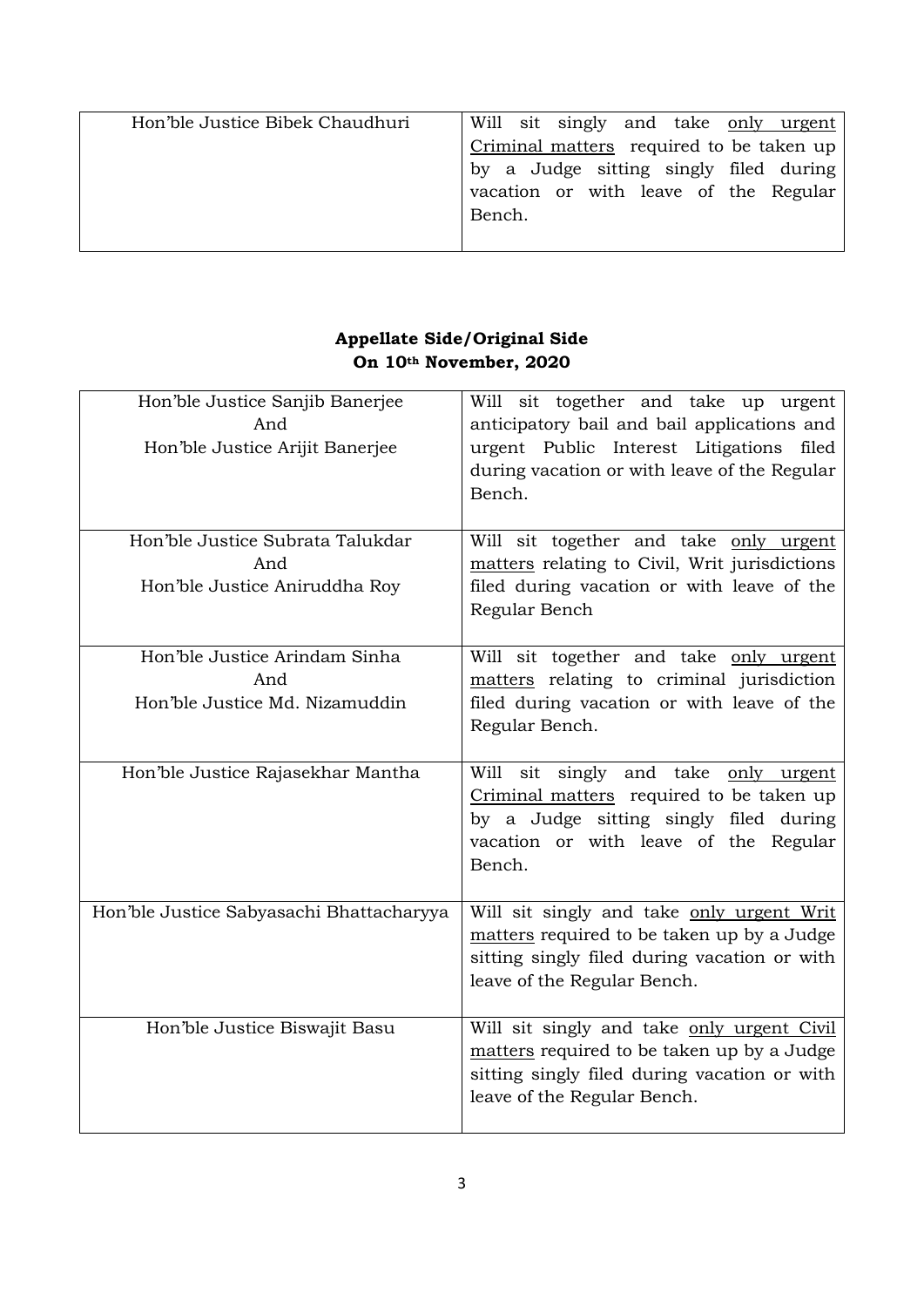## **Appellate Side/Original Side On 12th November, 2020**

| Hon'ble Justice Sanjib Banerjee<br>And<br>Hon'ble Justice Arijit Banerjee | Will sit together and take up urgent<br>anticipatory bail and bail applications and<br>urgent Public Interest Litigations filed<br>during vacation or with leave of the Regular<br>Bench. |
|---------------------------------------------------------------------------|-------------------------------------------------------------------------------------------------------------------------------------------------------------------------------------------|
| Hon'ble Justice Subrata Talukdar                                          | Will sit together and take only urgent                                                                                                                                                    |
| And                                                                       | matters relating to Civil, Writ jurisdictions                                                                                                                                             |
| Hon'ble Justice Aniruddha Roy                                             | filed during vacation or with leave of the<br>Regular Bench.                                                                                                                              |
| Hon'ble Justice Debangsu Basak                                            | Will sit together and take only urgent                                                                                                                                                    |
| And                                                                       | matters relating to criminal jurisdiction                                                                                                                                                 |
| Hon'ble Justice Subhasis Dasgupta                                         | filed during vacation or with leave of the<br>Regular Bench.                                                                                                                              |
| Hon'ble Justice Rajasekhar Mantha                                         | Will sit singly and take only urgent                                                                                                                                                      |
|                                                                           | Criminal matters required to be taken up<br>by a Judge sitting singly filed during                                                                                                        |
|                                                                           | vacation or with leave of the Regular                                                                                                                                                     |
|                                                                           | Bench.                                                                                                                                                                                    |
| Hon'ble Justice Amrita Sinha                                              | Will sit singly and take only urgent Writ                                                                                                                                                 |
|                                                                           | matters required to be taken up by a Judge                                                                                                                                                |
|                                                                           | sitting singly filed during vacation or with<br>leave of the Regular Bench.                                                                                                               |
|                                                                           |                                                                                                                                                                                           |
| Hon'ble Justice Abhijit Gangopadhyay                                      | Will sit singly and take only urgent Civil                                                                                                                                                |
|                                                                           | matters required to be taken up by a Judge                                                                                                                                                |
|                                                                           | sitting singly filed during vacation or with<br>leave of the Regular Bench.                                                                                                               |
|                                                                           |                                                                                                                                                                                           |
|                                                                           |                                                                                                                                                                                           |